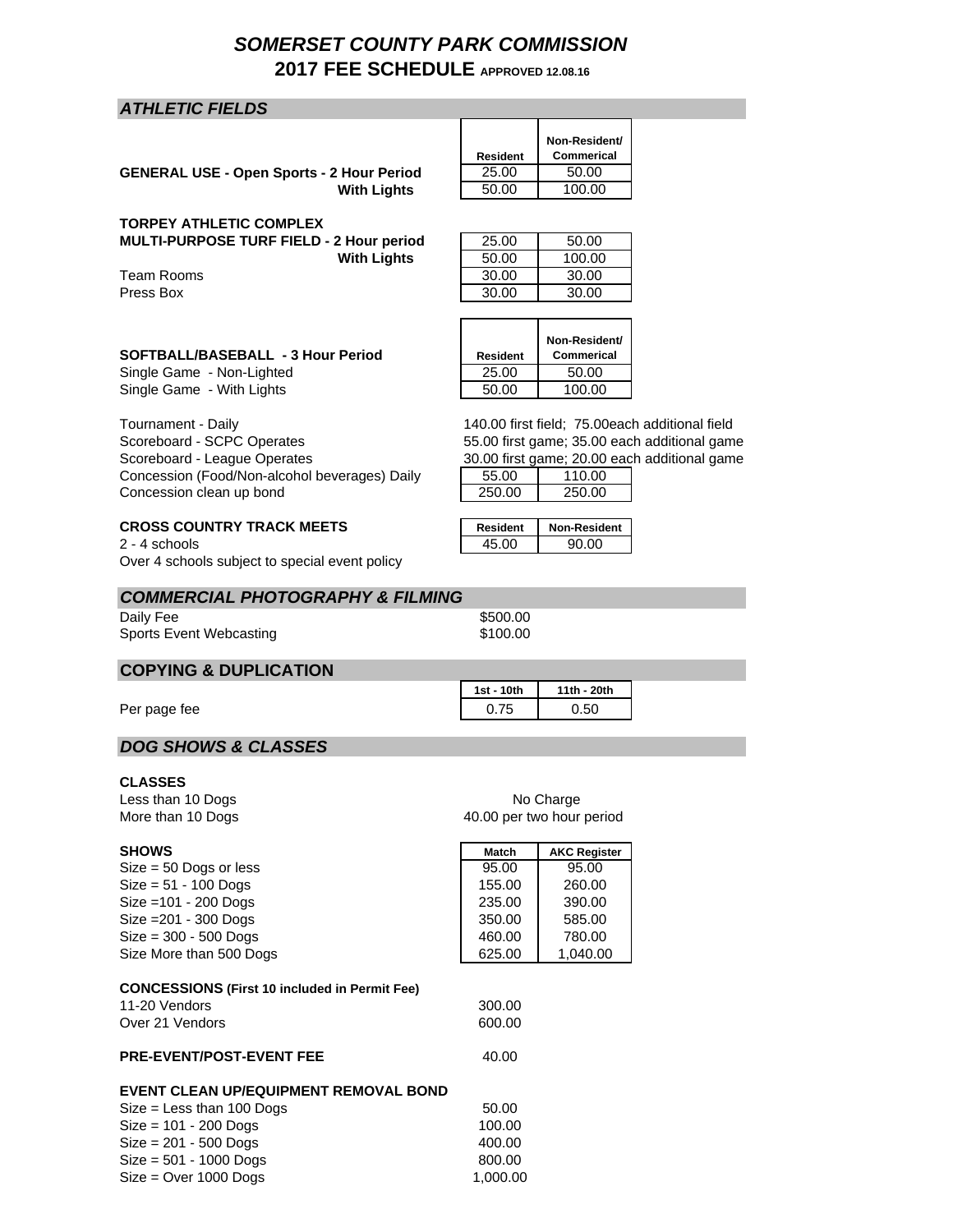# *ENVIRONMENTAL SCIENCE*

## **TRIP FEES**

## **COURSE FEES -hourly rate, plus materials** 6.00 7.00

## **WATERCRAFT PROGRAMS**

## **CAMPING PROGRAMS**

#### **LONG DISTANCE MULTI-DAY TRIP Educational Time**

#### **SCHOOL & GROUP PROGRAMS**

Visiting Schools - SCPC Parks, One program title Visiting Schools - SCPC Parks, Two program titles Schools - At school per program title - First Hour Schools - At school per program title - Add. Hour Home Schools Scout/Community Group (Up to 15 people) Scout/Community Group, 16+ people; add/person

## **BIRTHDAY PARTY**

Two hours - Maximum of 12 people

## **EDUCATOR WORKSHOPS**

In-Service Training (maximum 25 teachers) 350.00 Off-Site Workshop/Consultation - Up to 15 people 60.00 Off-Site Workshop/Consultation - Over 15 people 5.00 each School Yard Habitat Workshop

## **HALLOWEEN WALK ADVANCE TICKET SALES**

#### **AWESIM KIDS & ECO-EXPLORERS**

Nine (9) Day Session 648.00 Two (2) Week Session 720.00 Extended Hours Option

#### **GROUNDS PERMIT**

Classes up to 15 participants 60.00 Additional participant, exceeding 15

## **COUNTY CAPER**

**SWAMP SCRAMBLE** 10.00 per person

| <b>TRIP FEES</b>                                | Student/SR.     | Adult |  |
|-------------------------------------------------|-----------------|-------|--|
| Half-Day                                        | 20.00           | 25.00 |  |
| Full Day                                        | 30.00           | 40.00 |  |
| <b>COURSE FEES -hourly rate, plus materials</b> | 6.00            | 7.00  |  |
| <b>WATERCRAFT PROGRAMS</b>                      | <b>All Ages</b> |       |  |
| <b>Introduction Canoe Workshop</b>              |                 | 14.00 |  |
| Introduction Kayak Workshop<br>25.00            |                 |       |  |
| Short Paddling Trip; 2 - 4 hours                | 30.00           |       |  |
| Medium Paddling Trip; 4 - 8 hours               | 60.00           |       |  |
| Long Paddling Trips; 9 - 12 hours               |                 | 75.00 |  |
|                                                 |                 |       |  |

| 65.00 |  |
|-------|--|
|       |  |

| Student/SR. | Adult        |
|-------------|--------------|
| 5.00/hour   | $6.00/h$ our |

| In-County | <b>Non-County</b> |  |
|-----------|-------------------|--|
| 100.00    | 175.00            |  |
| 165.00    | 290.00            |  |
| 125.00    | 225.00            |  |
| 50.00     | 75.00             |  |
| 50.00     | 75.00             |  |
| 35.00     | 50.00             |  |
| 2.00      | 3.00              |  |

| Resident | <b>Non-Resident</b> |
|----------|---------------------|
| 175.00   | 250.00              |

25.00 per person

6.00 per person

8.50 per person

3.00 per person

20.00 per team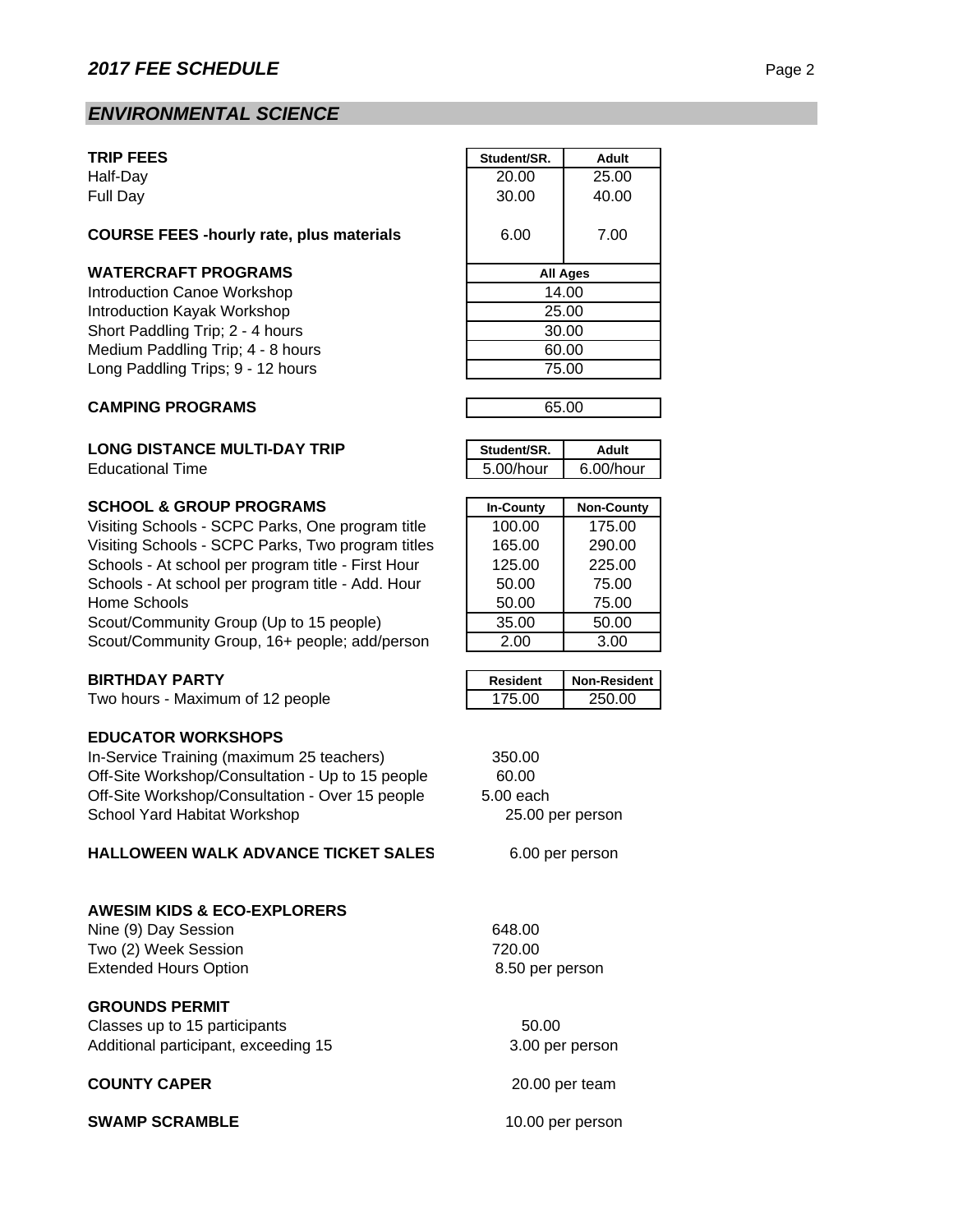# *FLYING FIELD*

|                          | County Youth   County Adult   Non-Resident |       |       |  |
|--------------------------|--------------------------------------------|-------|-------|--|
| <b>ANNUAL USE PERMIT</b> | 15.00                                      | 30.00 | 50.00 |  |
|                          |                                            |       |       |  |

# *GARDENS*

|                                                 | In County               | <b>Out of County</b> |  |
|-------------------------------------------------|-------------------------|----------------------|--|
| <b>SPEAKING FEES - EDUCATIONAL</b>              | 75.00                   | 100.00               |  |
| <b>TOURS - Colonial Park &amp; Buck Gardens</b> |                         |                      |  |
| Garden Tour - Group of 15 or less               | 90.00                   |                      |  |
| Garden Tour - Group of 16 or more               |                         | 7.00 per person      |  |
| <b>PHOTOGRAPHY &amp; WEDDING CEREMONIES</b>     |                         |                      |  |
| Wedding Ceremony (Buck Garden, excluded)        | 150.00 per hour/garden  |                      |  |
| <b>Wedding Photography</b>                      | 150.00 per hour/garden  |                      |  |
| <b>Wedding Photography - Natirar</b>            |                         |                      |  |
| Professional Photography / Family               | 95.00 per hour<br>75.00 |                      |  |
|                                                 |                         |                      |  |
| <b>WORKSHOP/FIELD STUDY PROGRAMS</b>            | 15.00                   |                      |  |
| <b>GROUNDS PERMIT</b>                           |                         |                      |  |
| Classes up to 15 participants                   | 75.00                   |                      |  |
| Additional participant, exceeding 15            | 3.00 per person         |                      |  |
| <b>LEONARD J. BUCK GARDEN</b>                   | <b>Non-Profit</b>       | Other                |  |
| ROOM, COURTYARD & DECK RENTAL                   | 50.00                   | 75.00                |  |
| Clean-Up Fee                                    | 20.00                   | 20.00                |  |
| On-Site Audio/Visual Equipment Rental           | 5.00                    | 5.00                 |  |
| <b>GUIDED WALKS - Buck Garden</b>               |                         |                      |  |
| Guided Walk (non-group) per person              | 7.00 per person         |                      |  |
|                                                 |                         |                      |  |
|                                                 |                         |                      |  |

# *GENERAL FACILITIES/AREAS*

**INDIVIDUAL PICNIC TABLE, PARKING & FISHING** No Fee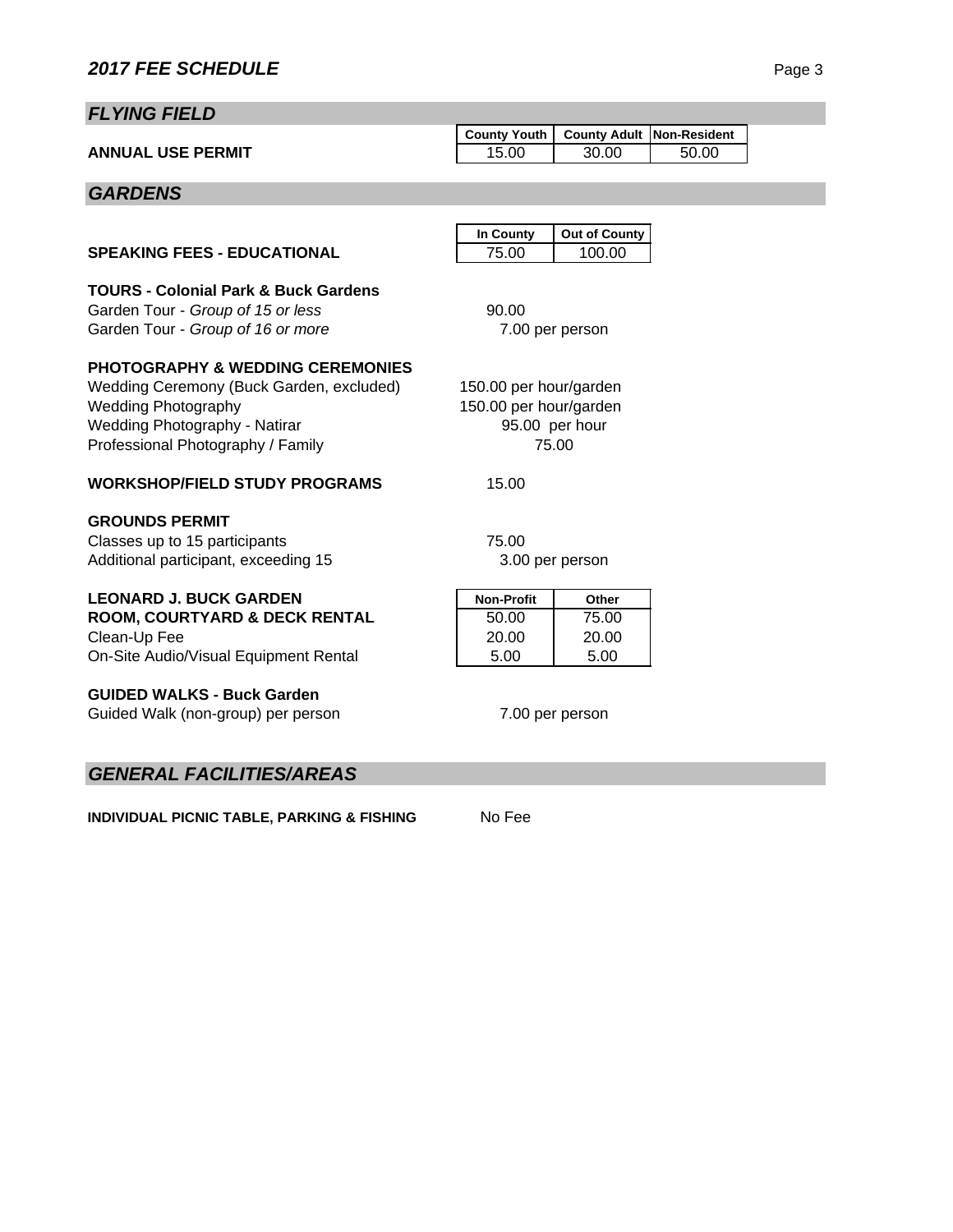# **2017 FEE SCHEDULE** Page 4 *GOLF*

| <b>REGISTRATION (ID CARD)</b> | Junior | <b>Senior</b> | Adult | NonRes. Jr/Sr | <b>NR-Adult</b> |
|-------------------------------|--------|---------------|-------|---------------|-----------------|
| Annual<br>Fee                 | 40.00  | 40.00         | 55.00 | 315.00        | 340.00          |

**LEAGUE PLAYER REGISTRATION FEE** \$50 - 9 Hole League / \$100 - 18 Hole League

**Winter Rates (All days) - ALL COURSES**

**GREENS FEES - REGULAR Tees & Greens Green Knoll, Quail Brook,** *Spooky Brook and Warrenbrook* Monday through Thursday Friday, Saturday, Sunday & Holidays

#### **GREENS FEES - Noon to Twilight 9 Holes**

**Green Knoll, Quail Brook, & Spooky Brook** Monday through Thursday

|  | <b>GREENS FEES - TWILIGHT SPECIAL</b> |  |
|--|---------------------------------------|--|
|  |                                       |  |

#### **Green Knoll, Quail Brook,**

#### *Spooky Brook and Warrenbrook*

Monday through Thursday (Winter - all days) Friday, Saturday, Sunday & Holidays.

#### **GREENS FEES - SENIOR DISCOUNTS**

#### *All courses*

Monday through Thursday (Winter - all days) Ages 75 to 84 (Registered Residents) Ages 85 and older (Registered Residents)

#### **WARRENBROOK - SENIOR**

Greens Fee and Power Cart (includes tax) 25.00 Monday through Thursday

Regular posted Monday through Thursday Rates, through March 1

| <b>Registered</b> |               |       | <b>Non-Registered</b> |       |  |
|-------------------|---------------|-------|-----------------------|-------|--|
| <b>Junior</b>     | <b>Senior</b> | Adult | Jr/Senior             | Adult |  |
|                   |               |       |                       |       |  |
| 18.00             | 18.00         | 26.00 | 35.00                 | 45.00 |  |
| 24.00             | 24.00         | 30.00 | 50.00                 | 54.00 |  |

| <b>Registered</b> |               | <b>Non-Registered</b> |           |       |
|-------------------|---------------|-----------------------|-----------|-------|
| Junior            | <b>Senior</b> | Adult                 | Jr/Senior | Adult |
|                   |               |                       |           |       |
| 10.00             | 10.00         | 15.00                 | 20.00     | 25.00 |

| <b>Registered</b> |               | <b>Non-Registered</b> |           |       |
|-------------------|---------------|-----------------------|-----------|-------|
| <b>Junior</b>     | <b>Senior</b> | Adult                 | Jr/Senior | Adult |
|                   |               |                       |           |       |
| 13.00             | 13.00         | 16.00                 | 21.00     | 25.00 |
| 19.00             | 19.00         | 19.00                 | 32.OC     | 32.00 |

20% of Greens Fee No Charge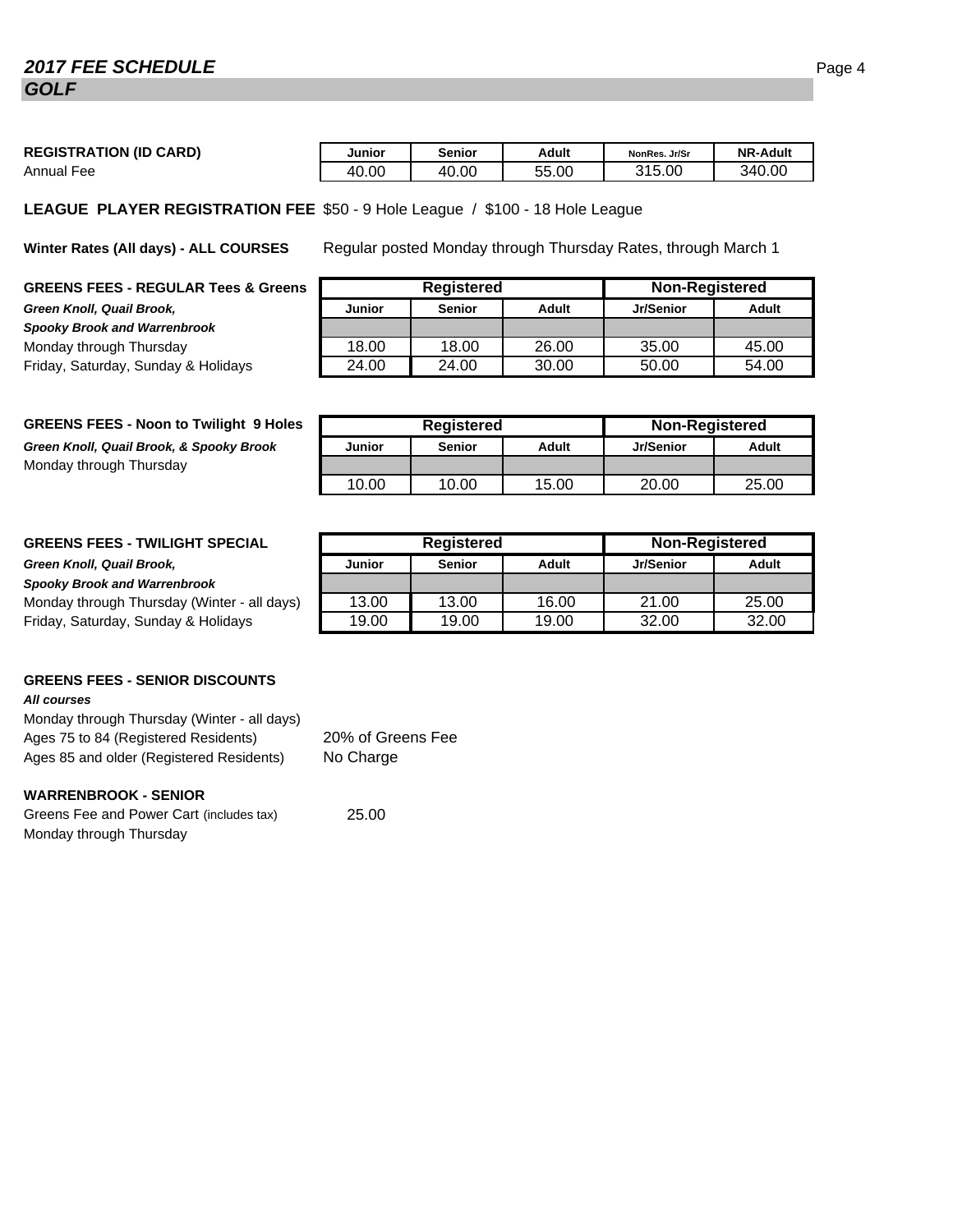## **2017 FEE SCHEDULE** Page 5 *GOLF - continued*

## **GREEN FEES - Championship 18 Holes Neshanic Valley**

Monday through Thursday (Winter - all days) Twilight Rate - after 3:00 p.m. Mon-Thurs Friday, Saturday, Sunday & Holidays Twilight Rate - after 3:00 p.m. *Fees include two passenger golf car*

#### **GREEN FEES - Championship 9 hole Replay**

**Neshanic Valley** 

Monday through Thursday (Winter - all days) Friday, Saturday, Sunday & Holidays *Fees include two passenger golf car*

| All Days - 9 holes                 |
|------------------------------------|
| All Days - 9 holes Replay          |
| Friday, Saturday, Sunday & Holiday |

| <b>Registered</b> |       | Non-Registered |       |  |
|-------------------|-------|----------------|-------|--|
| Jr/Sr.            | Adult | Jr/Sr.         | Adult |  |
| 45.00             | 55.00 | 65.00          | 70.00 |  |
| 30.00             | 40.00 | 45.00          | 50.00 |  |
| 65.00             | 65.00 | 85.00          | 85.00 |  |
| 45.00             | 45.00 | 60.00          | 60.00 |  |

| <b>Registered</b> |       |        | <b>Non-Registered</b> |
|-------------------|-------|--------|-----------------------|
| Jr/Sr.            | Adult | Jr/Sr. | Adult                 |
| 20.00             | 25.00 | 30.00  | 30.00                 |
| 30.00             | 30.00 | 40.00  | 4በ በበ                 |

| <b>GREEN FEES - Academy Course - 9 holes</b> |        | Registered |        | <b>Non-Registered</b> |  |
|----------------------------------------------|--------|------------|--------|-----------------------|--|
| Neshanic Valley                              | Jr/Sr. | Adult      | Jr/Sr. | Adult                 |  |
| All Days - 9 holes                           | 15.00  | 15.00      | 25.00  | 25.00                 |  |
| All Days - 9 holes Replay                    | 12.00  | 12.00      | 12.00  | 12.00                 |  |
| Friday, Saturday, Sunday & Holidays          | 17.00  | 17.00      | 27.00  | 27.00                 |  |

#### **Effective June 1 - September 1**

| <b>GREEN FEES - Championship 18 holes</b> | <b>Registered</b> |       | <b>Non-Registered</b> |       |
|-------------------------------------------|-------------------|-------|-----------------------|-------|
| <b>Neshanic Valley</b>                    | Jr/Sr.            | Adult | Jr/Sr.                | Adult |
| Super Twilight Rate - after 5:00pm        |                   |       |                       |       |
| Monday through Thursday                   | 25.00             | 30.00 | 35.00                 | 40.00 |
| Friday, Saturday, Sunday & Holidays       | 35.00             | 35.00 | 45.00                 | 45.00 |
| Fees include two-passenger golf cart      |                   |       |                       |       |

#### **Effective June 1 - September 1**

| <b>GREEN FEES - Lake 9 Holes</b>     | <b>Registered</b> |       | <b>Non-Registered</b> |       |
|--------------------------------------|-------------------|-------|-----------------------|-------|
| <b>Neshanic Valley</b>               | Jr/Sr.            | Adult | Jr/Sr.                | Adult |
| Weekend Early Bird - 6am - 7:30am    |                   |       |                       |       |
| Saturday, Sunday & Holidays          |                   |       |                       |       |
| Fees include two-passenger golf cart | 33.00             | 33.00 | 43.00                 | 43.00 |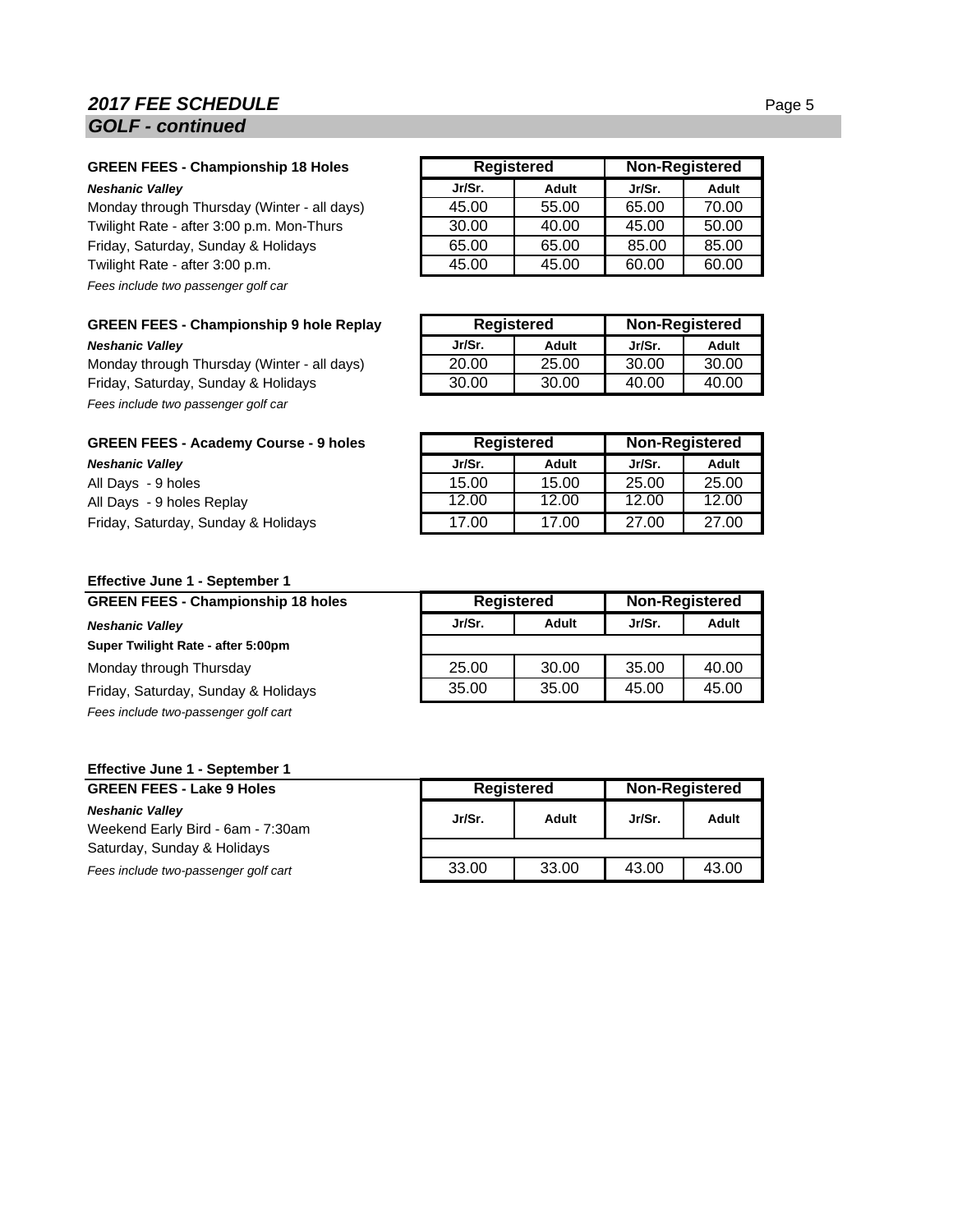# *GOLF - continued*

| <b>OUTING FEE (NVGC only)</b><br>Shotgun start - 100 players and more<br>Shotgun start - Less than 100 players                              |                                   | 85.00 per golfer<br>90.00 per golfer |                                               |
|---------------------------------------------------------------------------------------------------------------------------------------------|-----------------------------------|--------------------------------------|-----------------------------------------------|
| <b>LEARNING CENTER - Neshanic Valley</b><br>Range Balls - Bucket<br>Daily Pass<br>Season Pass<br>Callaway Performance Center - Club Fitting | 6.00<br>35.00<br>550.00<br>100.00 | 9.00                                 | 12.00                                         |
| <b>PRACTICE/DRIVING RANGE</b><br><b>Spooky Brook and Quail Brook</b><br><b>Bucket Balls</b>                                                 | 6.00                              |                                      |                                               |
| <b>GOLF LESSONS</b>                                                                                                                         | 1/2 Hour                          | 1 Hour                               |                                               |
| Individual                                                                                                                                  | 55.00                             | 100.00                               |                                               |
| Individual Series - 5 sessions                                                                                                              | 280.00                            | 515.00                               |                                               |
| Multiple Student - 2-4 students                                                                                                             | 60.00                             | NA.                                  |                                               |
| Multiple Student - 5+ students                                                                                                              | 65.00                             | <b>NA</b>                            |                                               |
|                                                                                                                                             |                                   |                                      |                                               |
| <b>USGA HANDICAP SYSTEM</b>                                                                                                                 | Register                          | Non-Reg.                             |                                               |
| <b>Annual Registration</b>                                                                                                                  | 40.00                             | 50.00                                |                                               |
|                                                                                                                                             |                                   |                                      |                                               |
|                                                                                                                                             | 90 mins.                          | Week                                 |                                               |
| YOUTH GOLF SCHOOL                                                                                                                           | 150.00                            | 400.00                               |                                               |
|                                                                                                                                             |                                   |                                      |                                               |
| <b>RENTALS (excludes tax)</b><br><b>Hand Cart</b>                                                                                           | 4.67                              |                                      |                                               |
| Delux Golf Club Set with Bag                                                                                                                | 46.73                             |                                      |                                               |
|                                                                                                                                             |                                   |                                      |                                               |
| POWER GOLF CAR RENTALS (excludes tax)                                                                                                       | 9 Hole                            | 18 Hole                              |                                               |
| Single Rider - Mobility cart                                                                                                                | 7.48                              | 12.15                                |                                               |
| Weekday Senior - Two Riders                                                                                                                 | 12.15                             | 23.36                                |                                               |
| <b>Two Rider</b>                                                                                                                            | 17.75                             | 30.84                                |                                               |
| Single Rider - 9 holes - Regulation Course                                                                                                  | 10.28                             | NA                                   |                                               |
| NVGC Academy - per person - 9 holes only                                                                                                    | 7.48                              | ΝA                                   |                                               |
| Mobility Impaired (NVGC Academy)                                                                                                            | 7.48                              | NA                                   |                                               |
| <b>GREEN FEES - GolfNow</b>                                                                                                                 |                                   |                                      | \$7 more than the appropriate registered rate |
| TEE TIME RESERVATION SYSTEM(excludes tax)                                                                                                   |                                   |                                      |                                               |
| Annual, Full Access - Registered                                                                                                            | 35.00                             |                                      |                                               |
| Annual, Full Access - Non-Registered<br>Annual Full Access - Family (2 people)                                                              | 75.00<br>50.00                    |                                      |                                               |
|                                                                                                                                             |                                   |                                      |                                               |

# **GREENS FEES - Pitch & Putt - Green Knoll**

|                             | ------------ |
|-----------------------------|--------------|
| Monday through Friday       | 10.00        |
| Saturday, Sunday & Hoildays | 11.00        |
|                             |              |

| <b>GOLF SIMULATER (one hour)</b> | 50.00 |
|----------------------------------|-------|
|----------------------------------|-------|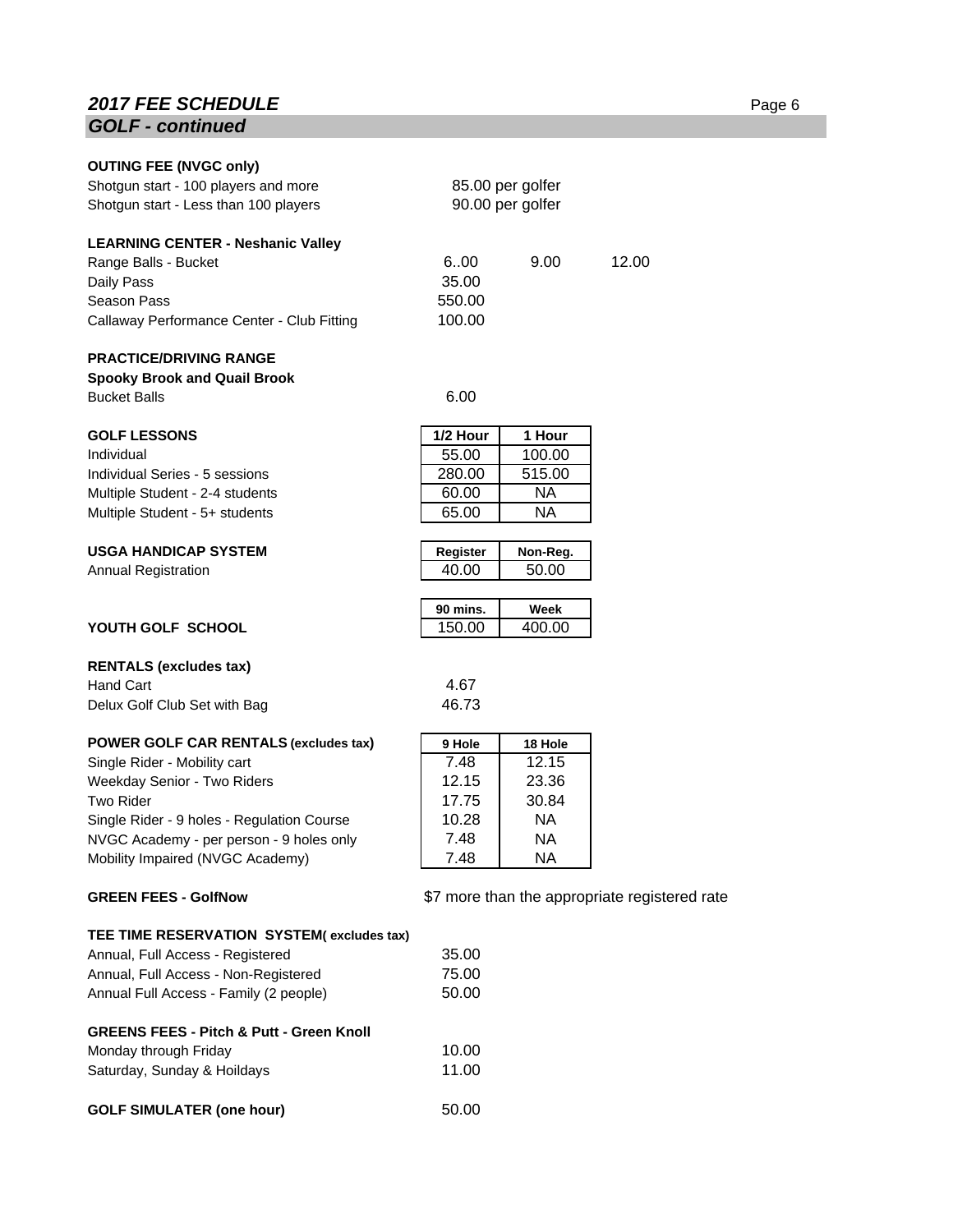#### *LORD STIRLING PARK - ROOM RENTALS ENVIRONMENTAL EDUCATION CENTER & STABLE*

#### **CLASSROOM/AUDITORIUM/RING ANNEX**

*Group less 30; Weekday, Before 5:00 p.m. Group less 30;* Weekday, After 5:00 p.m./weekends *Group 31 - 100* ; Weekday, Before 5:00 p.m. *Group 31- 100;* Weekday, After 5:00 p.m./Weekends *Group Over 100* ; Weekday, Before 5:00 p.m. *Group Over 100;* Weekday, After 5:00 p.m./Weekends

#### **Miniature Golf**

18-Hole Round of Golf Package of 10 Rounds Camp/Group rate - 10 person minimum 4.00 per person

#### **Paddleboats**

Hourly Rental, plus tax 9.35 Overtime Charge, plus tax Camp/Group, plus tax - 10 Person minimum

#### **Golf and Paddleboat Combo**

Lost Life Jacket 15.00

#### **Mischief Night Madness**

#### **NORTH BRANCH TRAINING ROOM RENTAL**

Government/Non-profit (Up to 30 participants) 50.00 125.00 Government/Non-profit (31 - 75 participants) 70.00 150.00 Other Groups (Up to 30 participants) 100.00 175.00 Other Groups (31 - 75) participants) 150.00 225.00

#### *PICNIC AREAS*

| <b>GROUP AREAS &amp; FACILITIES</b>                  | <b>Resident</b> | <b>Non-Resident</b> |
|------------------------------------------------------|-----------------|---------------------|
| Group Size 20-49                                     | 45.00           | 90.00               |
| Group Size 50-100                                    | 70.00           | 140.00              |
| Group Size 101-200                                   | 110.00          | 220.00              |
| Group Size 201-300                                   | 160.00          | 320.00              |
| Group Size 300+                                      | 235.00          | 470.00              |
| Pavilion - Duke Island Park (addition to group fee)  | 65.00           | 130.00              |
| Pavilion - North Branch Park (addition to group fee) | 40.00           | 80.00               |
| <b>CLEAN-UP BOND</b>                                 |                 |                     |
| Group Size 50-100                                    | 50.00           | 50.00               |
| Group Size 101-200                                   | 100.00          | 100.00              |
| Group Size 201-300                                   | 200.00          | 200.00              |
| Group Size more than 300                             | 300.00          | 300.00              |

Individual and small group areas provided within multi-use parks

No Charge

| <b>Non-Profit</b> | Other  |
|-------------------|--------|
| 50.00             | 100.00 |
| 125.00            | 175.00 |
| 70.00             | 150.00 |
| 150.00            | 225.00 |
| 100.00            | 170.00 |
| 175.00            | 300.00 |

| Under Age 5 | Junior/Senior | Adult |
|-------------|---------------|-------|
| 2.00        | 5.00          | 8.00  |
| 16.00       | 40.00         | 64.00 |
| nor norcon  |               |       |

| 4-Seater |
|----------|
| 9.35     |
| 1.40     |
| 3.77     |

 8.00 per Youth 6.00 Camp/Group Rate 10.00 per Adult

10.00 per family 8.00 per couple

**Weekday Evening**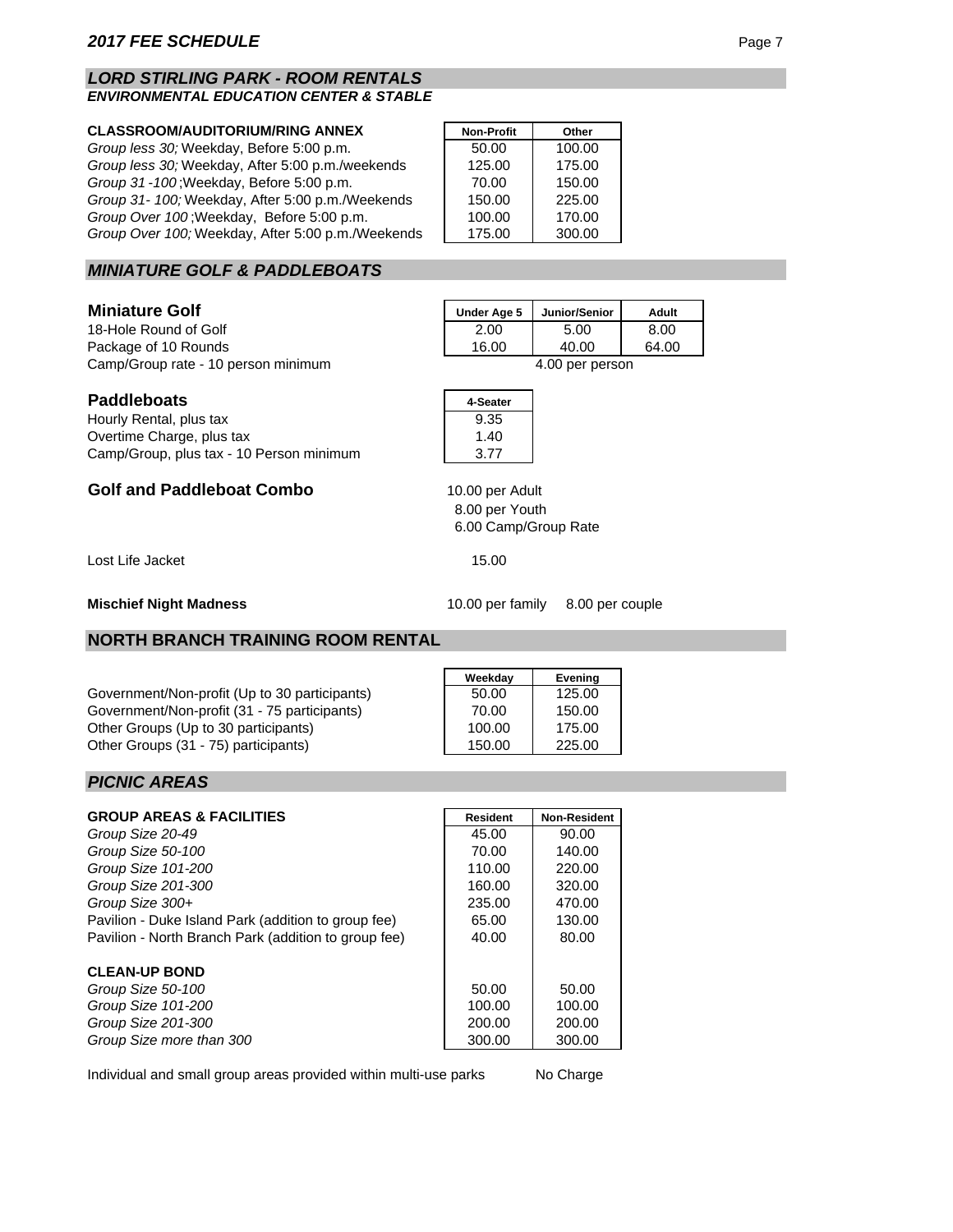# *OVERNIGHT CAMPING - Scout Troop*

## **WEEKEND ADVANCED PERMIT**

#### 30.00 per date

#### *POOL - Warrenbrook*

## **SEASONAL PASS**

Family - First 3 members Family - Next Additional Family - All remaining members Couple - Adult, Age 18-59. Couple - Adult, Age 60+ Single - Age 4-59 Single - Age 60+ County Resident ID Card Weekday Evening Pass Children, age 3 and younger

## **DAILY ADMISSION FEES**

Children, age 3 and younger Youth (age 4-17) with ID Card Youth (age 4-17) - NO Card Seniors (age 60+) with ID Card Seniors (age 60+) - NO Card Adult (age 18-59) with ID Card Adult (age 18-59) - NO Card

## **SWIMMING INSTRUCTION**

| <b>Pre-Season</b> | <b>In-Season</b> |
|-------------------|------------------|
| 325.00            | 355.00           |
| 70.00             | 80.00            |
| 40.00             | 50.00            |
| 230.00            | 250.00           |
| 170.00            | 190.00           |
| 115.00            | 125.00           |
| 85.00             | 95.00            |
| 45.00             | 45.00            |
| 60.00             | 60.00            |
| No Fee            | No Fee           |
|                   |                  |

| Weekday | Weekend/Hol |
|---------|-------------|
| No Fee  | No Fee      |
| 3.00    | 4.00        |
| 6.00    | 8.00        |
| 3.00    | 4.00        |
| 6.00    | 8.00        |
| 5.00    | 6.00        |
| 10.00   | 12.00       |

70.00 per class

## *RECREATION PROGRAMMING*

**YOGA - Advanced Beginner (90 Mins) 100.00** Beginner (60 Mins) 80.00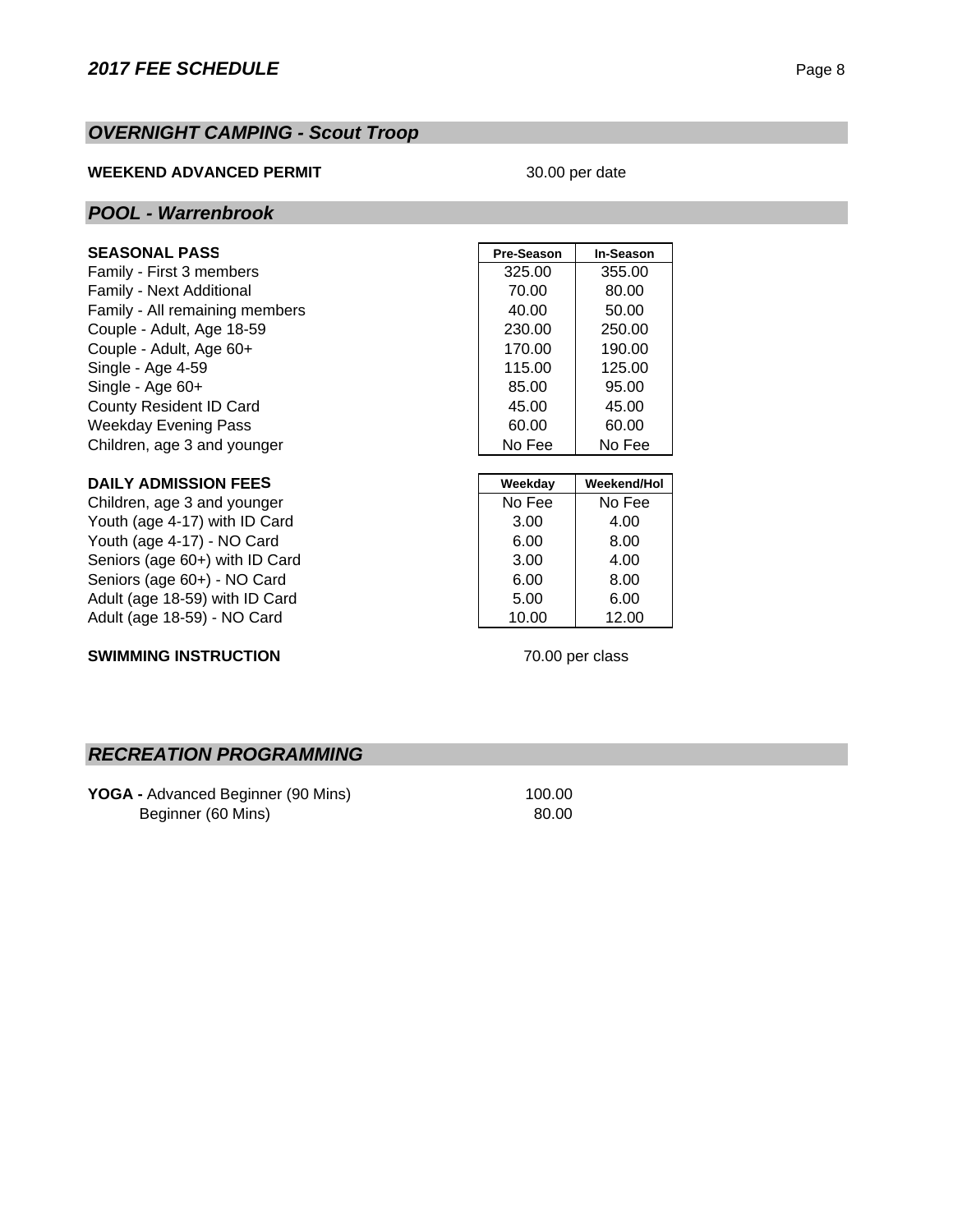# *ROLLER HOCKEY RINK*

| <b>LEAGUES - 2 Hour Period</b>                |
|-----------------------------------------------|
| <b>With Lights</b>                            |
| <b>TOURNAMENTS</b>                            |
| <b>CONCESSION (Food/Non-alcohol beverage)</b> |

# *SHOWMOBILE*

 **Government/Non-Profit Organizations**

**RENTAL & LABOR time inclusive** 4 Hours or Less 4 to 8 Hours Rate over 8 hours Rain Date

1,000.00 per date 500.00 per date 50.00 per hour additional 100.00

# *SPECIAL EVENT*

|                                                                                 | <b>Resident</b>                          | <b>Non-Resident</b>    |  |
|---------------------------------------------------------------------------------|------------------------------------------|------------------------|--|
| <b>SINGLE DATE EVENT</b>                                                        | 400.00                                   | 800.00                 |  |
| Each additional date                                                            | 150.00                                   | 300.00                 |  |
| <b>Overnight Events</b>                                                         | 500.00                                   | 1000.00                |  |
| <b>Premium Advance Booking (In-County only)</b>                                 | 100.00                                   |                        |  |
| <b>PRE-EVENT SETUP/POST EVENT CLEAN UP</b>                                      |                                          | 50.00 per date         |  |
| <b>CLEAN UP BOND</b>                                                            | 250.00                                   |                        |  |
| <b>FAMILY ORGANIZATION CAMPOUTS</b><br>Per Unit - RV, Camper, Trailers          | 30.00 per night in advance/40.00 on site |                        |  |
| <b>FAIRGROUND LIGHTS</b>                                                        | 35.00 per hour                           |                        |  |
| <b>CONCESSIONS</b>                                                              |                                          |                        |  |
| 10 or less vendors                                                              |                                          | Included in Permit Fee |  |
| 11 - $20$ vendors                                                               | 300.00                                   |                        |  |
| Over 20 vendors                                                                 | 600.00                                   |                        |  |
| <b>HORSE SHOWS</b>                                                              |                                          |                        |  |
| Single Date - 4H                                                                | 65.00                                    |                        |  |
| Single Date - Non-4H Organization                                               | 110.00                                   |                        |  |
| Each Additional Date - Non-4H Organization                                      | 65.00                                    |                        |  |
| <b>BANDSHELL</b>                                                                |                                          |                        |  |
| Recognized Non-Profit Organization                                              |                                          | 60.00 per date         |  |
| Special Event permit requests, not otherwise covered by the Fee Schedule, shall |                                          |                        |  |

**be charged a fee as determined by the Somerset County Park Commission**

50.00 125.00 per date 25.00 55.00 per date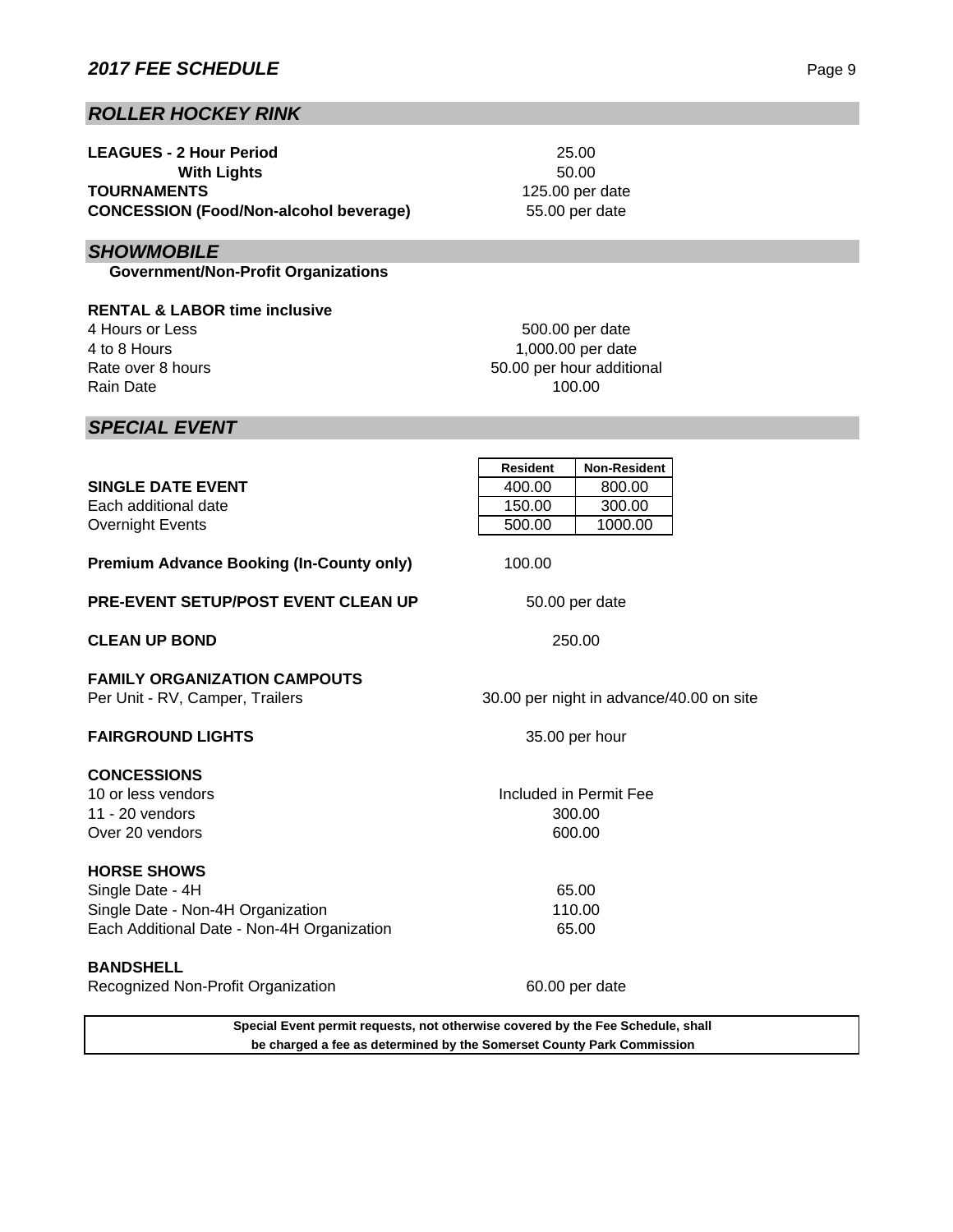## **STABLE**

|                                                                                                                                                                                  | <b>Resident</b>                                      | <b>Non-County ID</b>                                             | Non-Resident     |
|----------------------------------------------------------------------------------------------------------------------------------------------------------------------------------|------------------------------------------------------|------------------------------------------------------------------|------------------|
| <b>TESTING FEE</b>                                                                                                                                                               | 12.00                                                | <b>NA</b>                                                        | 12.00            |
| <b>GROUP INSTRUCTION - 5 Weeks, 1 Hr classes</b>                                                                                                                                 | 187.50                                               | 222.50                                                           | 262.50           |
| <b>GROUP INSTRUCTION</b><br>Junior Therapeutic Camp Riding (8 weeks)                                                                                                             | 192.00                                               | <b>NA</b>                                                        | 288.00           |
| <b>ADDITIONAL REGISTRATION FEES</b><br><b>Enrollment After Closing Date</b><br>Change of Class Fee<br>Late Special Event Registration                                            | 20.00<br>10.00<br>5.00                               |                                                                  |                  |
| SEMI-PRIVATE INSTRUCTION (fee for two people)<br>Book of Five Semi-Private Lessons (per person)                                                                                  | 110.00<br>240.00                                     | 120.00<br>262.50                                                 | 120.00<br>262.50 |
| <b>PRIVATE INSTRUCTION - Flat</b><br><b>Book of Five Private Lessons</b>                                                                                                         | 70.00<br>315.00                                      | 75.00<br>337.50                                                  | 75.00<br>337.50  |
| <b>NON-COUNTY IDENTIFICATION CARD</b><br>"Grandfathered"<br>Non-Resident                                                                                                         | No Charge<br>170.00                                  |                                                                  |                  |
| <b>GROUP RIDES</b><br>Youth Group - 10 people or less<br>Youth Group - 11 people or more, per person                                                                             | 350.00                                               |                                                                  |                  |
| Adult Group - 10 people or less<br>Adult Group - 11 people or more                                                                                                               | 380.00<br>33.00                                      |                                                                  |                  |
| <b>INTRODUCTORY RIDES</b><br><b>NOVICE TRAIL RIDES</b><br><b>MOONLIGHT RIDES</b><br><b>BEGINNER TRAIL RIDE, plus tax</b><br><b>TROOP BADGE - per person</b>                      | Resident<br>40.00<br>40.00<br>32.00<br>26.17<br>8.00 | <b>Non-Resident</b><br>50.00<br>50.00<br>40.00<br>33.65<br>10.00 |                  |
|                                                                                                                                                                                  | <b>Resident</b>                                      | <b>Non-Resident</b>                                              |                  |
| <b>HACKING - Indoor &amp; Outdoor</b><br>Weekday - per hour, plus tax<br>Weekend - per hour, plus tax<br>Late Charge - per hour, plus tax<br>Package - 10 Rides (valid one year) | 21.50<br>24.30<br>7.48<br>195.33                     | 28.51<br>32.24<br>7.48<br>257.48                                 |                  |
| <b>HACKING - Reserved Horse Fee</b><br>Weekday<br>Weekend                                                                                                                        | 5.00<br>10.00                                        |                                                                  |                  |
| PONY RIDES - 1/2 hour<br>Weekday, plus tax<br>Weekend, plus tax<br>Package - 10 Rides (valid one year)<br>Group Lead Line - Two ponies - One hour                                | 10.28<br>11.22<br>97.66<br>60.00                     | 12.15<br>13.09<br>115.42                                         |                  |
| <b>PONY PARTY</b><br>Each additional youth participant<br>Extra Pony<br>Invitations, plus tax                                                                                    | 175.00<br>5.00<br>20.00<br>0.47ea                    | 250.00<br>7.50<br>20.00<br>1.87/pack5                            |                  |
| <b>HAPPY TRAILS BIRTHDAY PACKAGE</b>                                                                                                                                             | 225.00                                               | 300.00                                                           |                  |
| <b>STABLE PONY PALS</b><br>2-4 yr. old w/ parent - 30 min. program<br>each additional sibling<br>5-7 yr. old w/ parent - 60 min. program<br>each additional sibling              | 5.00<br>3.00<br>10.00<br>5.00                        |                                                                  |                  |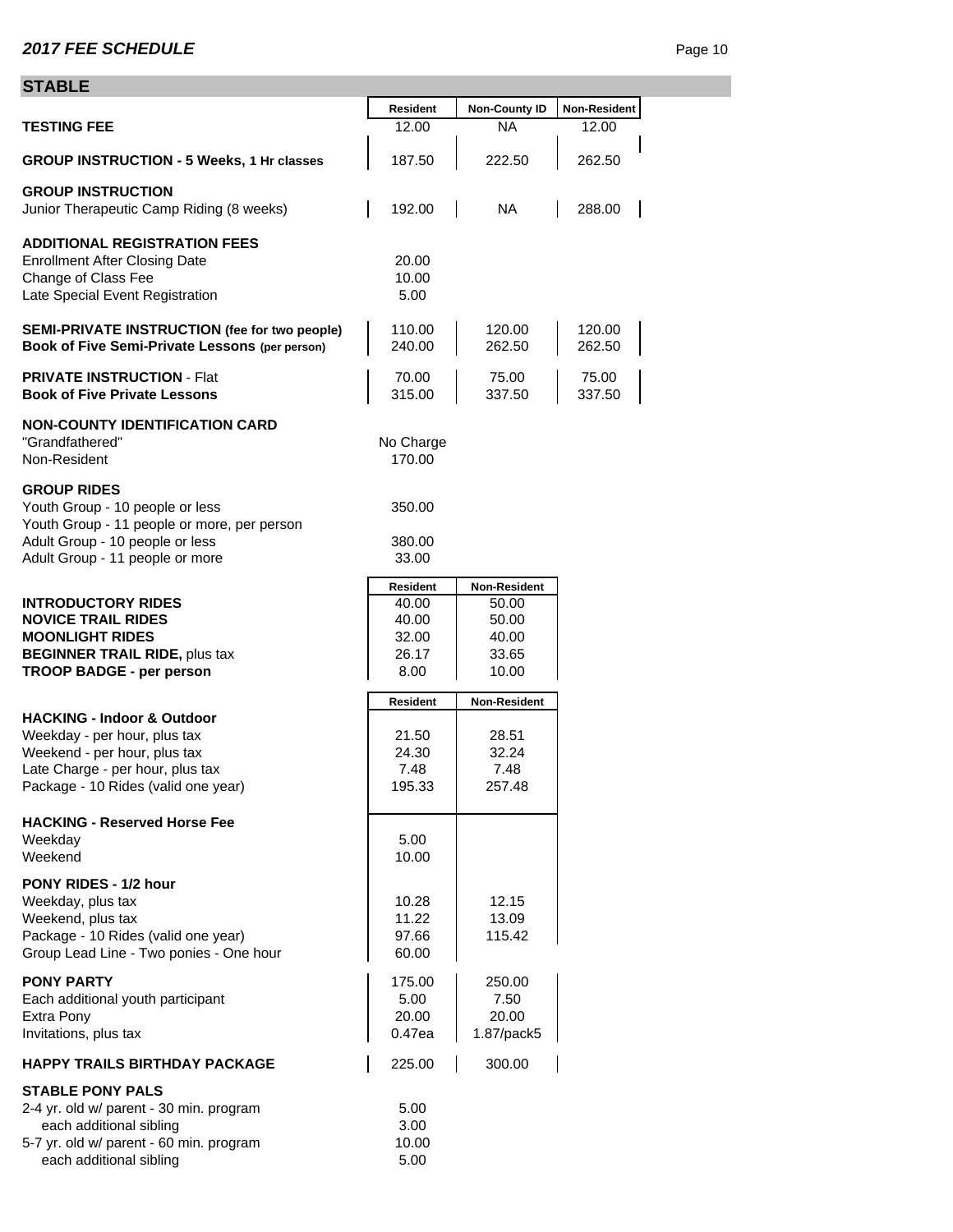# **STABLE (continued)**

| STABLE MEET THE PONIES PROGRAM       |        |  |
|--------------------------------------|--------|--|
| 7-9 yr. old - 90 min. program        | 15.00  |  |
| each additional sibling              | 10.00  |  |
|                                      |        |  |
| <b>SILVER STIRRUPS</b>               | 15.00  |  |
| <b>GOLDEN GROOMERS</b>               | 8.00   |  |
|                                      |        |  |
| <b>STABLE GUIDED TRAIL RIDES</b>     | 45.00  |  |
| STABLE APPRENTICE INSTRUCTOR PROGRAM | 150.00 |  |
|                                      |        |  |
| <b>STABLE HORSE HERD OBSERVATION</b> | 5.00   |  |
|                                      |        |  |

|                             |  | <b>Resident</b> | <b>Non-Resident</b> |
|-----------------------------|--|-----------------|---------------------|
| <b>SUMMER WORKSHOP</b>      |  |                 |                     |
| One week                    |  | 300.00          | 450.00              |
| Two weeks                   |  | 250.00          | 387.50              |
| <b>HORSE CARE WORKSHOPS</b> |  | 60.00           | 90.00               |
| <b>CAMP STIRLING</b>        |  | 120.00          | 130.00              |

| <b>HORSE SHOW ENTRY</b> | <b>Per Class</b> | Jumping |
|-------------------------|------------------|---------|
| Junior                  | 10.00            | 2.00    |
| Adult                   | 12.00            | 14.00   |
|                         |                  |         |

|                                                 | <b>Resident</b> | <b>Non-Resident</b> |
|-------------------------------------------------|-----------------|---------------------|
| <b>TRAIL PERMITS - Annual</b>                   | 20.00           | 30.00               |
| <b>TRAIL PERMIT - One Time</b>                  | 10.00           | 15.00               |
| <b>TRAIL CARD REPLACEMENT</b>                   | 3.00            | 3.00                |
|                                                 |                 |                     |
| <b>INDOOR RING RIDING - Private Horse</b>       | 14.02           |                     |
| per hour, plus tax                              |                 |                     |
| PRIVATE HORSE CROSS COUNTRY COURSE (2 hours)    | 20.00           |                     |
|                                                 |                 |                     |
| <b>HAY RIDES</b>                                |                 |                     |
| Group - 10 people or less                       | 100.00          |                     |
| Group - 11 people or more, per person           | 10.00           |                     |
|                                                 |                 |                     |
| <b>HAY RIDE with 30 MINUTE CAMP FIRE</b>        |                 |                     |
| Group - 10 People or less                       | 150.00          |                     |
| Group - 11 people or more, per person           | 15.00           |                     |
| Additional Camp Fire Time Per 30 Minute Segment | 50.00           |                     |
| <b>BARN TOUR - Per person</b>                   | 3.00            |                     |
|                                                 |                 |                     |
| <b>EQUINE ART CLASS</b>                         | 50.00           |                     |
|                                                 |                 |                     |
| <b>CLOTHING RENTAL</b>                          |                 |                     |
| Hat & Boot - Single Rental, plus tax            | 3.74            |                     |
| 10 Hat & Boot Rental Package, plus tax          | 33.64           |                     |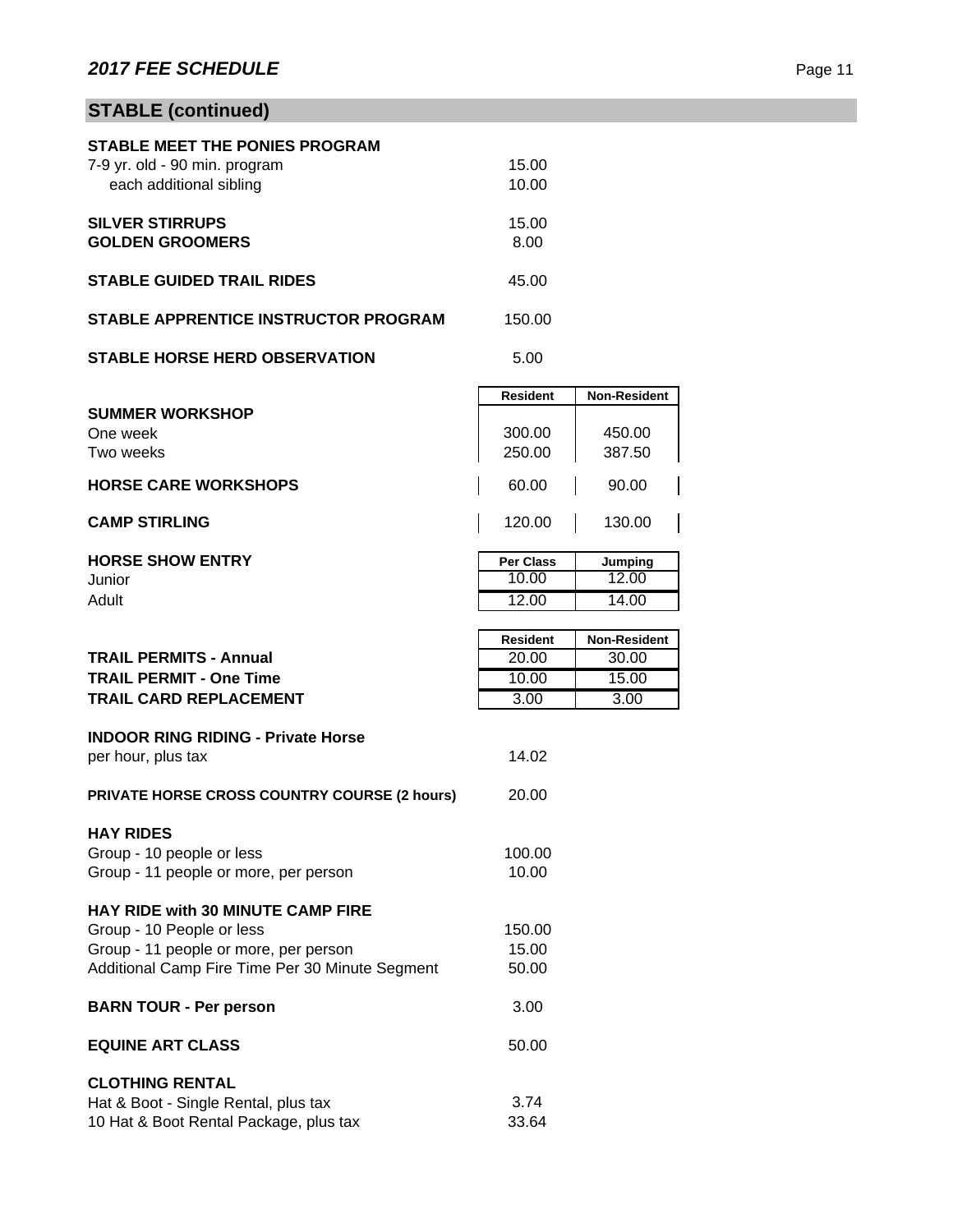# **STABLE (continued)**

| <b>CROP SALES, plus tax</b>                               | 8.41     |            |
|-----------------------------------------------------------|----------|------------|
| <b>Stocking Stuffer book of four (Resident)</b>           | 84.00    |            |
| <b>Stocking Stuffer book of four (Non-Resident)</b>       | 114.00   |            |
| <b>AUDIO/VISUAL EQUIPMENT RENTAL</b>                      | 5.00     |            |
| <b>KITCHEN AREA - Ring Annex</b>                          | 10.00    |            |
| <b>FRIENDS REIMBURSEMENT -SPECIAL EVENTS</b>              | One Hour | 1 1/2 Hour |
| Flat                                                      | 20.00    | 30.00      |
| Jumping                                                   | 25.00    | 37.50      |
| <b>BOARDING</b>                                           |          |            |
| Main Barn - Monthly Full Box Stall, including tax         | 780.00   |            |
| Daily, including tax                                      | 32.50    |            |
| Private lesson w/ Staff or Instructor                     | 55.00    |            |
| Semi-Private lesson (2-3 riders - per rider)              | 45.00    |            |
| <b>Schooling by Staff</b>                                 |          |            |
| Lunging by staff (15 min. prep, 30 min lunge)             | 55.00    |            |
| Ground work (45 minutes)                                  | 55.00    |            |
| Under Saddle (15 min. prep, 30 min. ride)                 | 55.00    |            |
| <b>Grooming by Staff</b>                                  |          |            |
| General Grooming (30 minutes)                             | 35.00    |            |
| Body Clipping (1 hour)                                    | 100.00   |            |
| Each Additional 30 minures clipping                       | 50.00    |            |
| Assisting Vet or Farrier w/horse (other than leading to   |          |            |
| shoeing or vet area. i.e. holding, jogging for soundness, |          |            |
| etc. per 15 min. or part thereof                          | 17.50    |            |
| Injury Treatment of wounds, wrapping, soaking,            |          |            |
| poulticing, etc. per 15 min. or part thereof              | 17.50    |            |
| <b>Blanketing</b>                                         |          |            |
| Per Month                                                 | 100.00   |            |
| Per Day                                                   | 3.75     |            |
| <b>Laundry Service</b>                                    |          |            |
| Washer or Dry per load (towels, saddle pads, wraps)       | 10.00    |            |
| Wash & Dry per Stable Sheet                               | 12.00    |            |
| Wash & Dry per Blanket                                    | 20.00    |            |
| Folding Laundry/rolling wraps* per load                   | 17.50    |            |
| *if more than 8 leg wraps additional \$17.50/15 min       | 17.50    |            |
| <b>Turnout Boots</b>                                      |          |            |
| Per Month                                                 | 50.00    |            |
| Per Day                                                   | 2.50     |            |
| <b>FLSS Retirement Boarding</b>                           |          |            |
| FLSS Monthly Retirement - Stall                           | 565.00   |            |
| FLSS Monthly Retirement - Pasture                         | 378.00   |            |
| Horse Trailer Parking per month                           | 60.00    |            |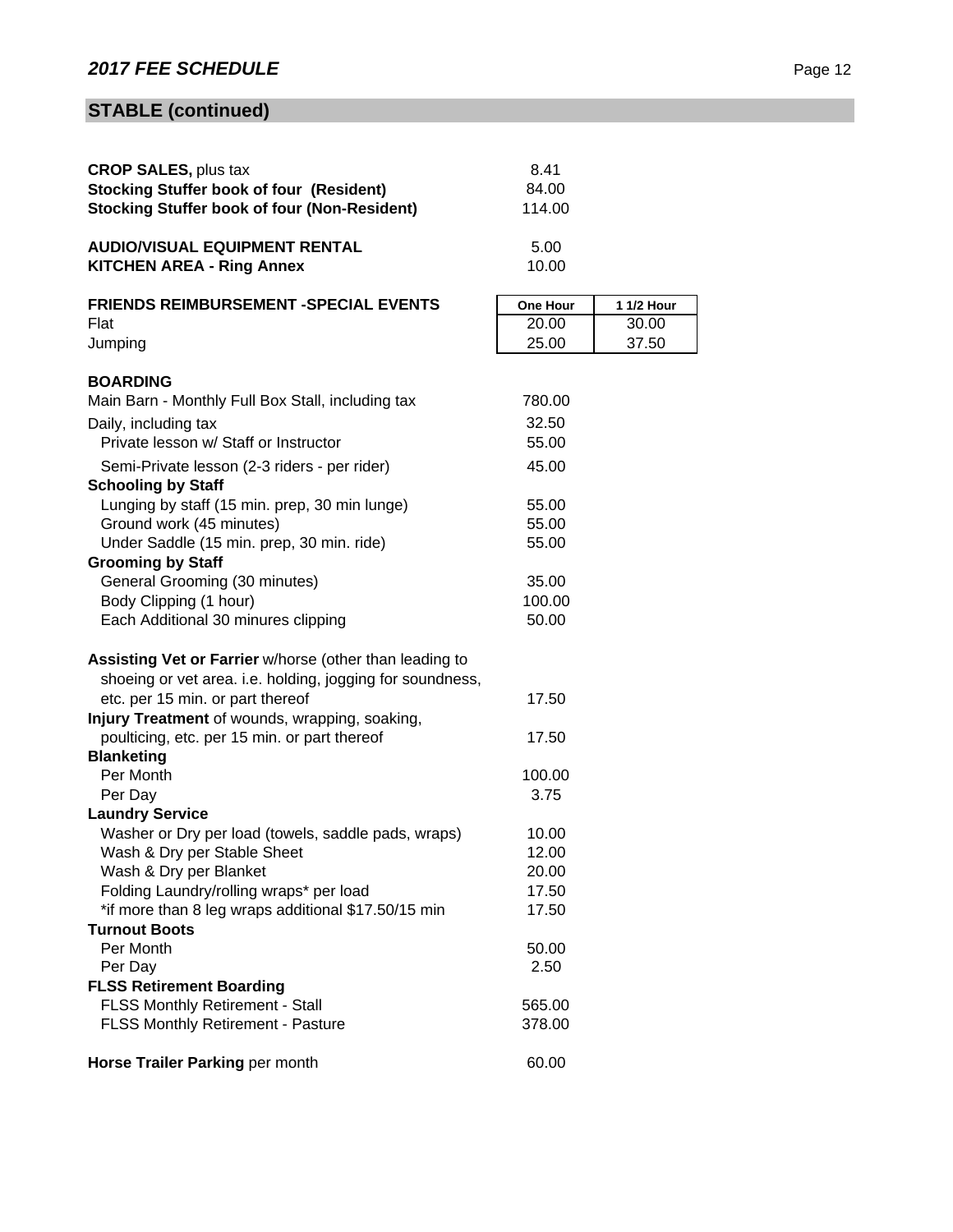# **STABLE (continued)**

|                                                 | <b>Resident</b> | Non-Resident |
|-------------------------------------------------|-----------------|--------------|
| <b>Horse Fan Program</b>                        | 12.00           | 15.00        |
|                                                 | Additional      | Additional   |
| Scout Hay Ride Weekday (with Horse Fan Program) | \$5/scout       | \$5/scout    |
|                                                 | Additional      | Additional   |
| Scout Hay Ride Weekend (with Horse Fan Program) | \$8/scout       | \$8/scout    |
| Scout Hay Ride & Camp Fire Weekday              | Additional      | Additional   |
| (with Horse Fan Program)                        | \$8/scout       | \$8/scout    |
| Scout Hay Ride & Camp Fire Weekend              | Additional      | Additional   |
| (with Horse Fan Program)                        | \$12/scout      | \$12/scout   |
|                                                 |                 |              |

# **Equine Assisted Therapy Horse Rental**

1-hour horse rental (non-mounted) 20.00